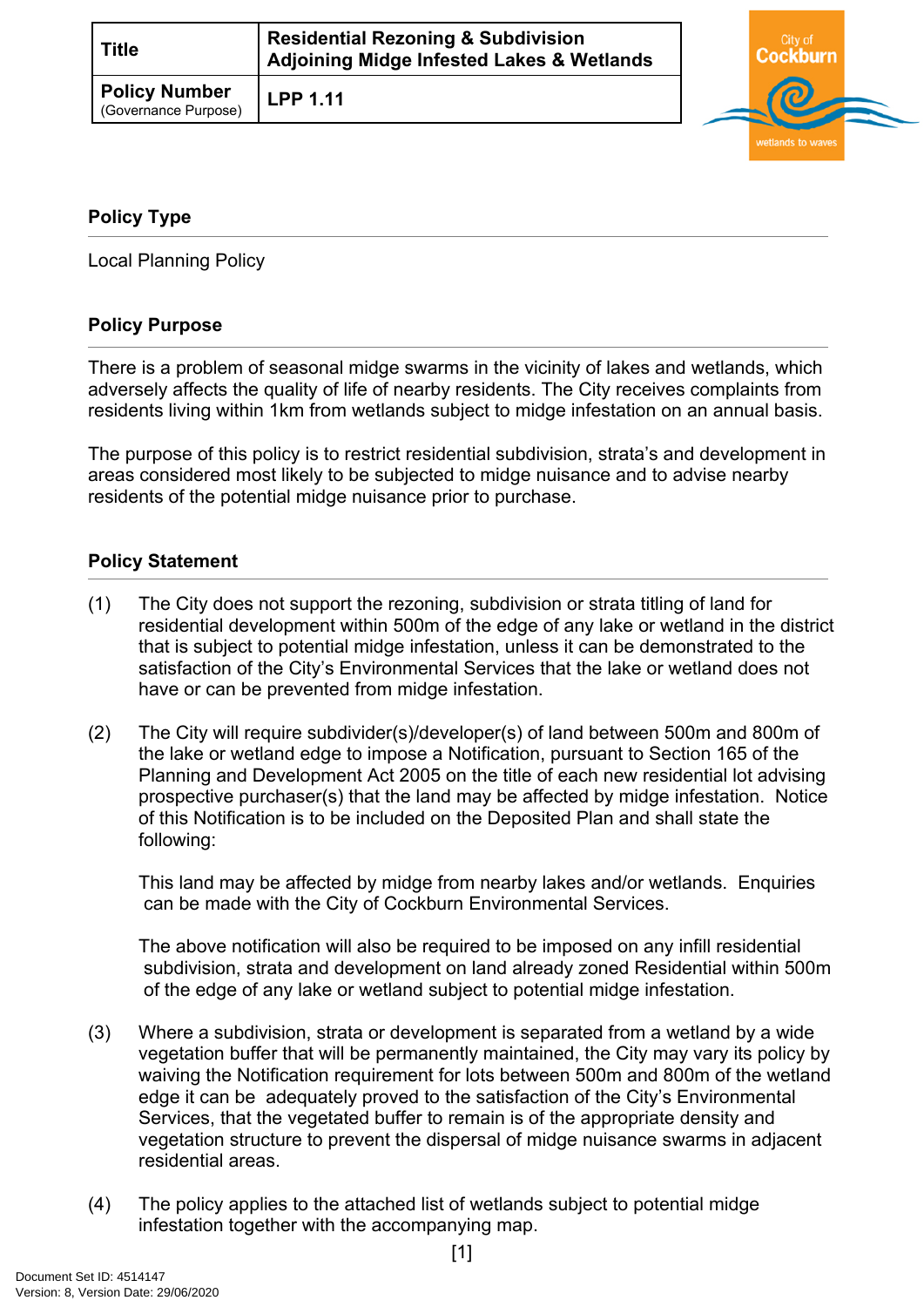| <b>Title</b>                                 | <b>Residential Rezoning &amp; Subdivision</b><br>Adjoining Midge Infested Lakes & Wetlands |  |
|----------------------------------------------|--------------------------------------------------------------------------------------------|--|
| <b>Policy Number</b><br>(Governance Purpose) | <b>LPP 1.11</b>                                                                            |  |



# **Attachment A**

## **List of Wetlands and Lakes in the City of Cockburn Subject to Potential Midge Infestation:**

A wetland/lake has the potential to be subject to midge infestation if it holds water during spring and summer and is nutrient enriched or has the potential to become nutrient enriched.

Wetlands/lakes that meet these criteria in the City of Cockburn are:

- 1. Manning Lake
- 2. Market Garden Swamp 1
- 3. Boodjar Mooliny Lake
- 4. Bindjar Lake
- 5. Lake Coogee
- 6. North Lake
- 7. Bibra Lake
- 8. South Lake
- 9. Little Rush Lake
- 10. Yangebup Lake
- 11. Kogolup Lake
- 12. Thomsons Lake
- 13. Copulup Lake
- 14. Jubilee Lake
- 15. Branch Circus Lakes
- 16. Twin Bartram Swamp
- 17. Bartram Road Buffer Lakes
- 18. The Perena Rocchi Reserve Lake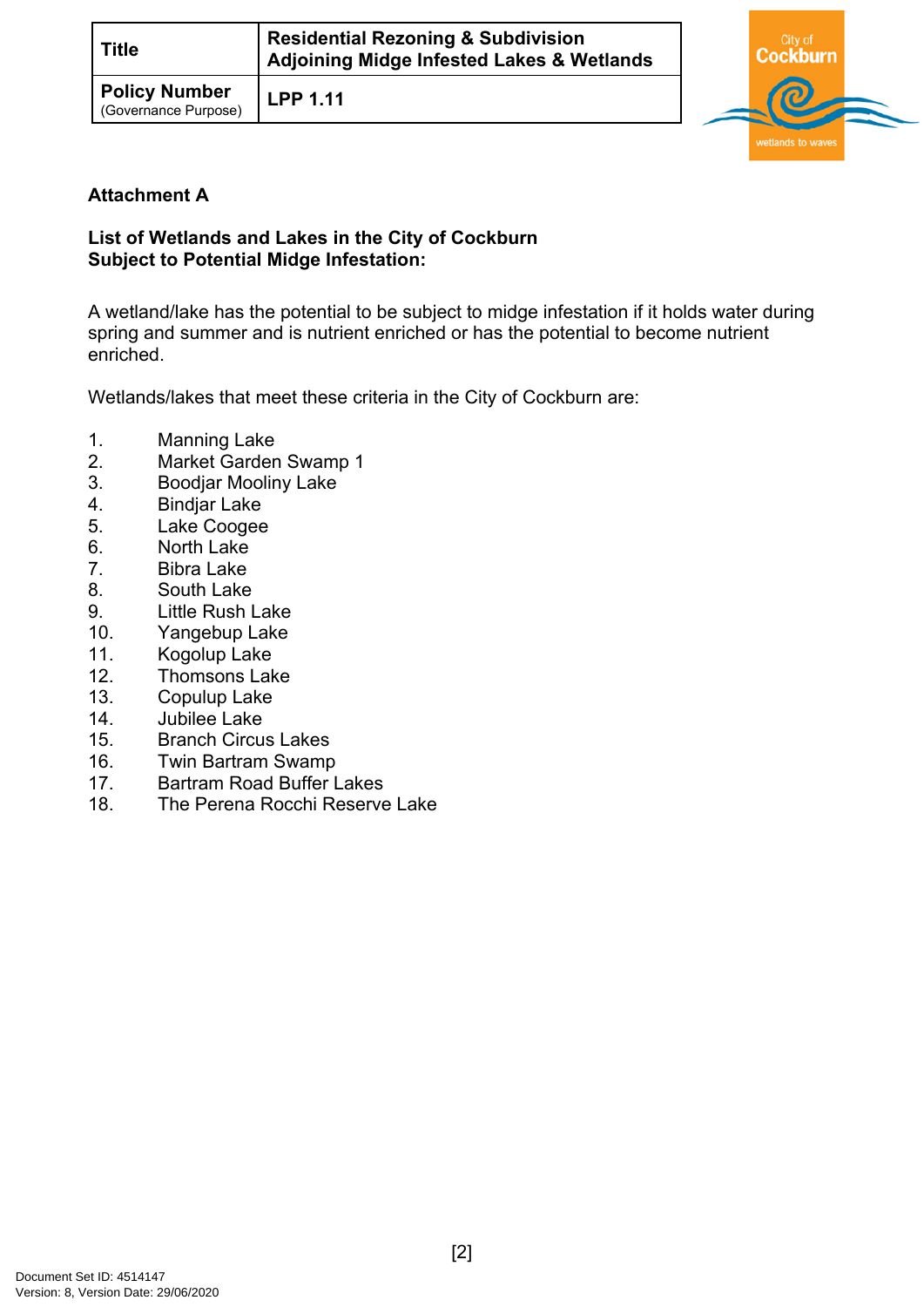| Title                                        | <b>Residential Rezoning &amp; Subdivision</b><br><b>Adjoining Midge Infested Lakes &amp; Wetlands</b> | ∩`itv of |  |
|----------------------------------------------|-------------------------------------------------------------------------------------------------------|----------|--|
| <b>Policy Number</b><br>(Governance Purpose) | <b>LPP 1.11</b>                                                                                       |          |  |